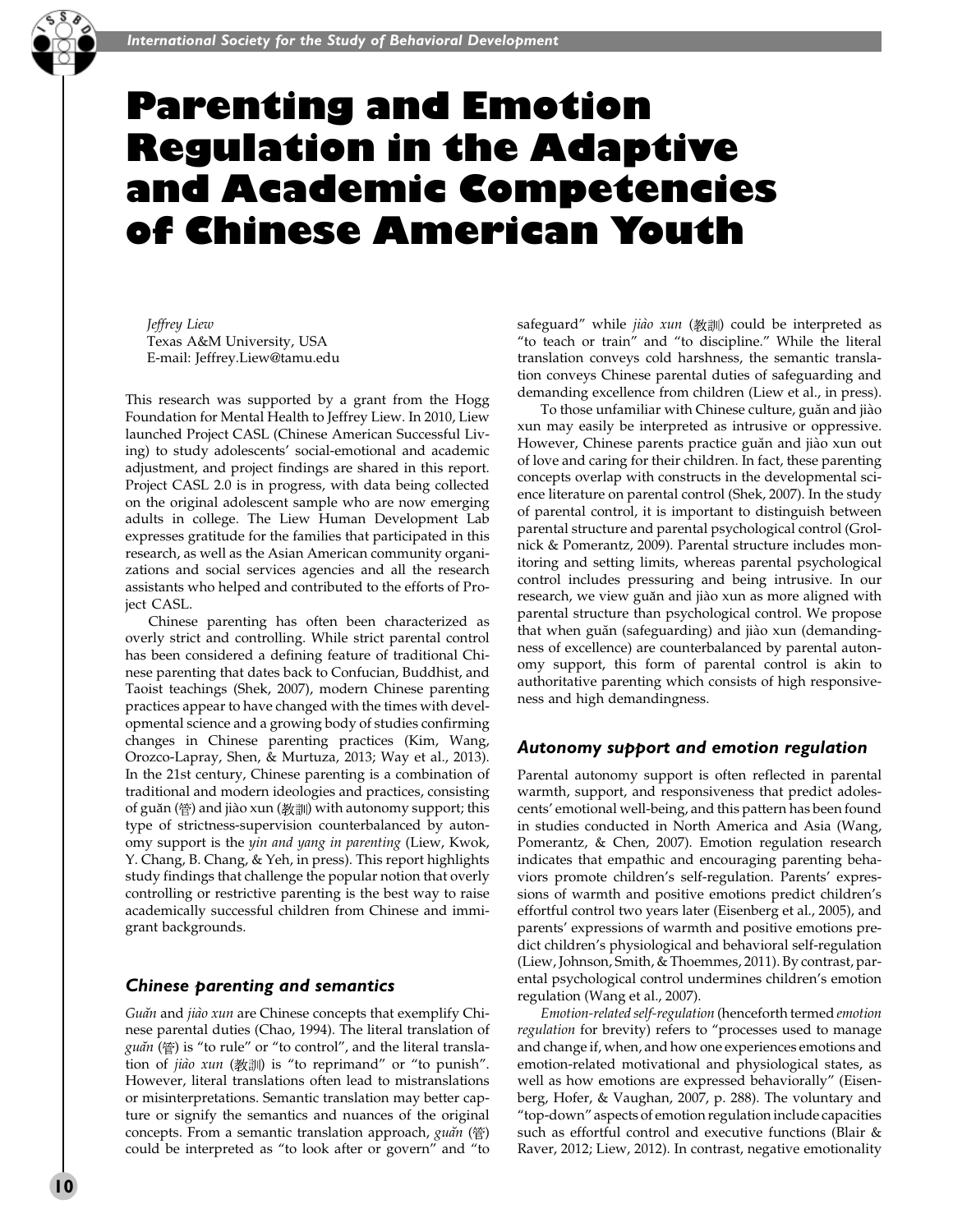

*Project CASL members: Yu-pei Chang (lower left) and Bonny Chang (upper right) at the Asian American Psychological Association Annual Convention.*

is a dimension of temperament that is more reactive. In our research, we conceptualize the construct of emotion regulation as representing high levels of voluntary aspects of self-regulation and low or modest levels of negative emotionality.

## Findings from Project CASL

Project CASL was launched to study factors associated with social-emotional and academic competencies in Chinese American adolescents from immigrant backgrounds. We targeted this sample because these youths often experience bicultural and intergenerational pressures or conflicts. Families were recruited from the Houston area in Texas, USA. Texas is the second most populous and the secondlargest of the 50 U.S. states, with Houston being the largest city in Texas. In terms of Asian population in the U.S., Texas ranks third largest in the U.S., with the Houston area having the largest Asian population in the state (U.S Census Bureau, 2010). Our sample consisted of 92 Chinese American adolescents aged 14 to 18 years and their parents. While the majority of adolescents (80%) were born in the United States, all parents were first generation Chinese immigrants (majority born in China or Taiwan).

Data for this study were collected with online surveys on 92 parent-adolescent dyads, with the parent and adolescent completing surveys separately. Measures included parental autonomy support, adolescent emotion regulation, adolescent adaptive skills, and adolescent academic achievement. Parental autonomy support (low parental psychological control) was assessed using parent and adolescent ratings of reverse-scored items from the Parental Control Scale (PCS; Barber, 1996). Adolescent emotion regulation and adaptive skills were assessed using parent ratings on the

adolescent version of the Behavior Assessment System for Children - 2 (BASC-2; Reynolds & Kamphaus, 2004). Adolescents reported on their school grades in the subjects of English, math, science, and social studies.

We tested a measurement model for the latent construct of emotion regulation, consisting of emotional selfcontrol, negative emotionality, executive functioning, and anger control. Our measurement model fit the data well. In addition, we examined the mechanisms by which parenting may influence academic achievement. Our findings showed that emotion regulation mediated the effect of parental autonomy support on adaptive skills, while adaptive skills mediated the effect of emotion regulation on academic achievement. Our findings are consistent with the view that overly controlling and restrictive parenting is not the only way to achieve academic success (Kim et al., 2013). For Chinese American adolescents with first generation immigrant parents, parental autonomy support and emotion regulation are promotive factors in adaptive and academic competencies.

## Future directions

Our research group has begun work on Project CASL 2.0, a follow-up study on the original sample of adolescents to examine their adjustments as emerging adults and their transition to college and work life. While we used the reversed score of parental psychological control as a proxy for autonomy support in Project CASL, we have included direct measures of parental autonomy support in the follow-up study. For children from collectivistic cultures such as Chinese Americans, limited data exists on parenting and child factors that relate to adjustment outcomes during the transition period from adolescence to early adulthood.

 $\frac{1}{1}$